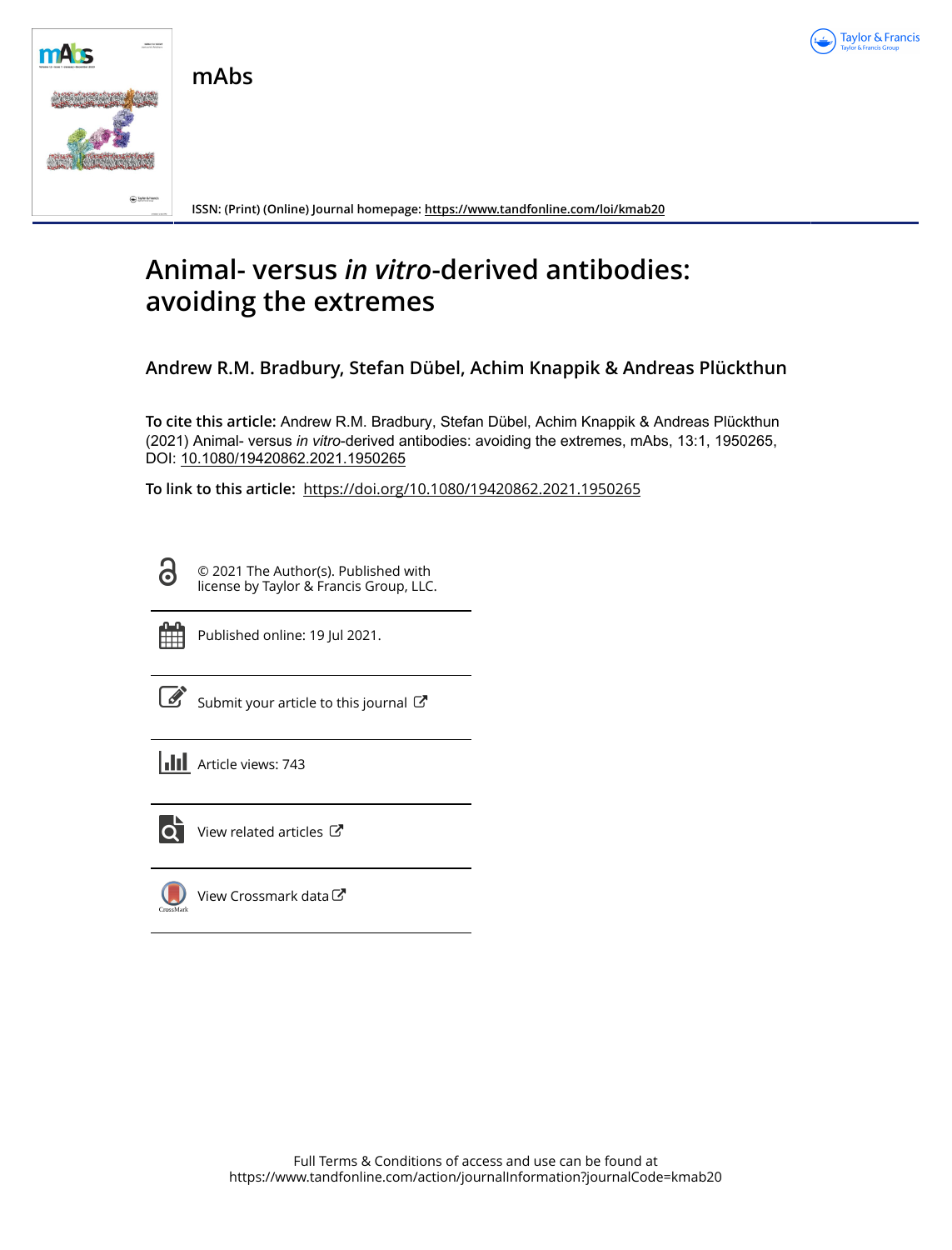# PERSPECTIVES

Taylor & Francis Taylor & Francis Group

**a** OPEN ACCESS **a** Check for updates

**ARTICLE HISTORY**  Received 14 June 2021 Accepted 25 June 2021

Antibody; phage display; immunization; antibody discovery; antibody therapeutics

**KEYWORDS** 

# **Animal- versus** *in vitro***-derived antibodies: avoiding the extremes**

Andrew R.M. Bradbur[y](http://orcid.org/0000-0002-5567-8172) **D**<sup>[a](#page-1-0)</sup>, Stefan Dü[b](#page-1-0)el<sup>b</sup>, A[c](#page-1-0)him K[n](http://orcid.org/0000-0003-4191-5306)appik<sup>c</sup>, an[d](#page-1-1) Andreas Plückthun D<sup>d</sup>

<span id="page-1-1"></span><span id="page-1-0"></span><sup>a</sup>Specifica Inc., Santa Fe, NM, USA; <sup>b</sup>Department of Biotechnology, Technische Universität Braunschweig, Braunschweig, Germany; 'Bio-Rad, Puchheim, Germany; <sup>d</sup>Department of Biochemistry, University of Zürich, Zürich, Switzerland

#### **ABSTRACT**

Recent recommendations from the European Union Reference Laboratory regarding the generation of antibodies using animals have stimulated significant debate. Here, four of the scientists who served on the Scientific Advisory Committee provide clarification of their views regarding the use of animals and *in vitro*  platforms in antibody generation.

**Abbreviations**: EURL ECVAM, European Union Reference Laboratory for alternatives to animal testing. ESAC, EURL ECVAM Scientific Advisory Committee

<span id="page-1-2"></span>The European Union Reference Laboratory for alternatives to animal testing (EURL ECVAM) has the mandate of advancing the Replacement, Reduction, and Refinement (the 3Rs) of animal procedures, in that order. In this context, it assembled a Scientific Advisory Committee (ESAC) *ad hoc* working group, of which we were members. We write as independent scientists to clarify our position regarding recent communications[.1–8](#page-2-0) These communications uniformly disagree with the EURL ECVAM recommendations, particularly in the generation of therapeutic antibodies, but also in the fields of diagnostics and research, indicating that restricting the use of animal-derived antibodies would severely impact the competitiveness of EU research, the health of the European pharmaceutical industry, access of EU patients to the best medicines, and even society at large. As members of ESAC, we were tasked to "review the scientific validity of non-animal methods for the development and production of antibodies," specifically excluding therapeutic antibody discovery and development. We were also instructed not to consider economic or other nonscientific factors. We concluded that wellcharacterized recombinant non-animal-derived antibodies are mature reagents generated by a proven technology, offering significant additional scientific benefits, including improved reproducibility. However, we also acknowledged the general lack of availability of non-animal-derived antibodies as a key impediment to their widespread adoption.

<span id="page-1-4"></span>The EURL ECVAM Recommendation on Non-Animal-Derived Antibodies<sup>9</sup> reiterated previously stated positions:<sup>10-</sup>  $12$  the widespread adoption of high-quality recombinant antibodies is essential for improving biological research quality and reproducibility. Unlike almost all other reagents, animalderived antibodies are for the most part not molecularly defined, and sold for what they purportedly do, rather than what they are, a problem recombinant antibodies can overcome. Once sequence-defined, antibodies become immortal: gene synthesis allows the production of essentially identical

reagents *ad infinitum*, as well as variants, where antibody genes are fused to functional moieties or altered, for additional applications. As antibody genes from hybridomas can now be easily sequenced, the same advantages potentially extend to preexisting monoclonals. Thus, independently of the 3Rs, there are strong scientific arguments for sequence-defined recombinant antibodies, which of course must be of high quality and well characterized.<sup>3,[11](#page-2-4)</sup>

<span id="page-1-3"></span>As referenced in the recommendation, *in vitro* selection from large, well-designed antibody libraries can now yield antibodies as good as animal-derived antibodies. This was not always the case, reflecting extensive advances in the technology over 30 years.

In general, the needs for effective research or diagnostic antibodies are stringent, requiring the detection of antibody binding with high affinity and specificity within a particular assay (e.g., immunofluorescence). For therapeutics, the demands are higher. Binding alone is usually insufficient: biological activity often requires interaction with a particular epitope at a particular geometry with a particular affinity and defined cross-reactivity. Sometimes the optimal molecules are selected from *in vitro* display systems, sometimes from mice, which may be inbred or transgenic. Different *in vitro* display systems, different antibody libraries, and different animals each perform differently, making it currently impossible to predict in advance which platform will be most successful for any particular therapeutic target. Consequently, many drug discovery programs today use parallel approaches to generate antibody therapeutics, increasing the chances leads will be found and reducing the time required.

We believe it would be unacceptable for future patient benefit to restrict such searches or require prolonged serial searches, exploring different *in vitro* platforms and libraries, before moving to animal immunization. While several approved therapeutic antibodies have been derived from nonanimal-derived antibody libraries, many more have come from

© 2021 The Author(s). Published with license by Taylor & Francis Group, LLC.

This is an Open Access article distributed under the terms of the Creative Commons Attribution-NonCommercial License (http://creativecommons.org/licenses/by-nc/4.0/), which permits unrestricted non-commercial use, distribution, and reproduction in any medium, provided the original work is properly cited.

CONTACT Andrew R.M. Bradbury abradbury@specifica.bio Specifica Inc., 1607 Alcaldesa Street, Suite 202, Santa Fe, NM 87501, USA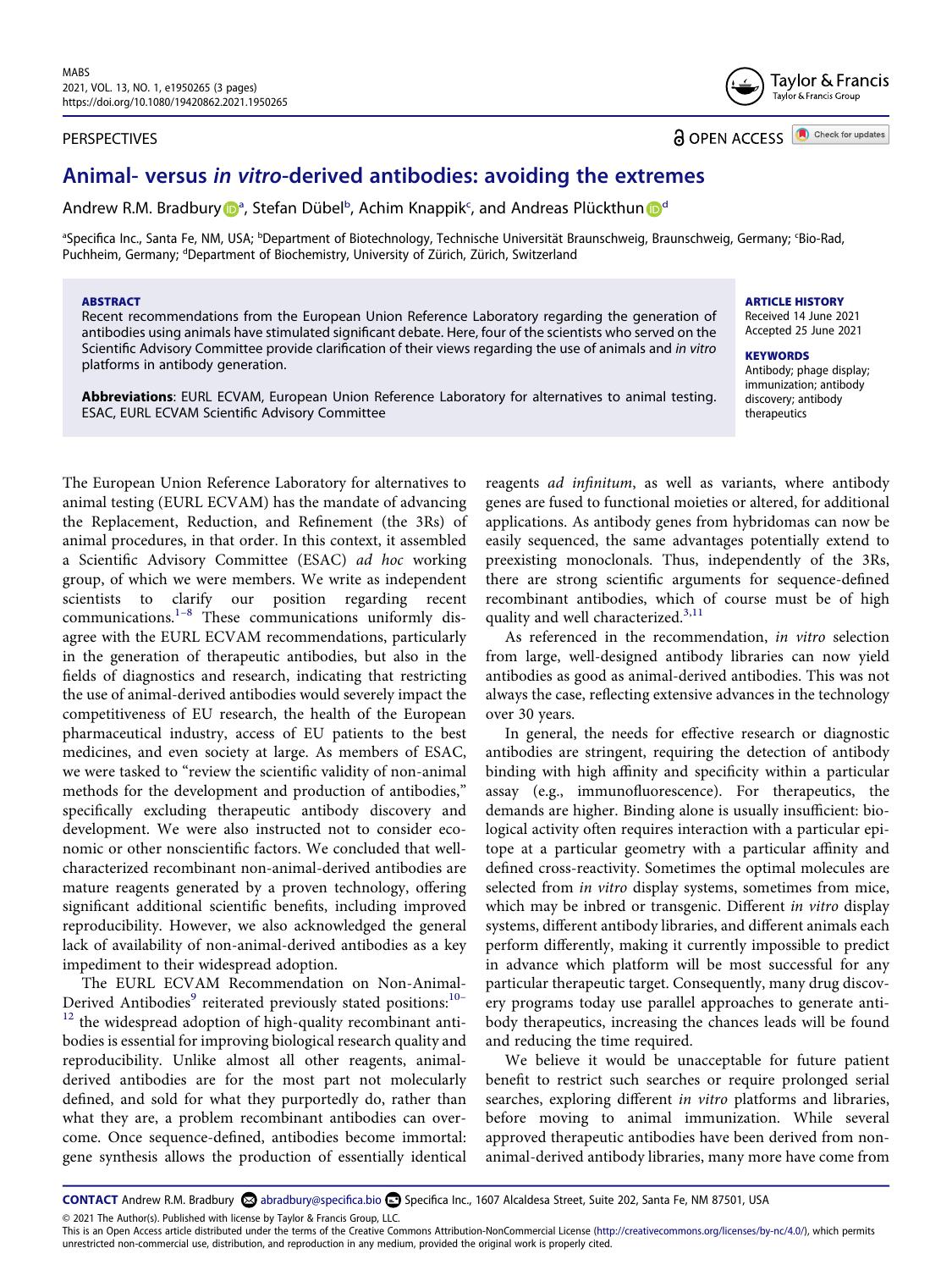e1950265-2  $(\triangle)$  A. R. M. BRADBURY ET AL.

<span id="page-2-6"></span>animal immunization. This likely reflects the longer history of immunization, as well as patents (now expired) that once restricted the use of display technologies. Potential developability advantages of animal-derived antibodies over those from older *in vitro* library technologies<sup>13</sup> have been overcome by more recent advanced platforms. It is important to keep both options in the future. Whatever the ultimate origin or discovery technology used, the final therapeutic antibody format is always recombinant, sequence defined, and of high quality.

# **The way forward**

<span id="page-2-7"></span>We are strong proponents<sup>[10–12](#page-2-2)[,14](#page-3-0)</sup> of the use of *in vitro* methods to generate antibodies to improve research quality and reproducibility. However, to encourage this switch to antibodies from *in vitro* technologies, the platforms must become more widely available. They should compete with animal-derived antibodies and become adopted organically for their quality and flexibility.

The requirements to effectively establish *in vitro* selection platforms are too demanding for many individual laboratories. Likewise, most individual laboratories do not have access to their own animal houses and so outsource immunization. However, whereas many companies provide immunization services, far fewer provide custom non-animal antibody generation. In order to encourage the transition to sequencedefined recombinant antibodies, we would suggest that public funding may be required to subsidize the initial implementation of commercial and institutional antibody selection services at reasonable cost.

<span id="page-2-8"></span>All existing hybridomas should be cloned and supplied recombinantly to improve reproducibility, an approach some manufacturers have started to implement. Notwithstanding the recognized economic challenges for suppliers to provide antibody sequences of their products, $15$  solutions to provide them should still be pursued, and at least the use of uniform clone reference codes should be encouraged, allowing researchers to ensure reagent continuity.

<span id="page-2-9"></span>For therapeutics, we agree with Prabakaran et al.<sup>16</sup> that, due to the extended time necessary for drug development, the best approach would be to apply parallel methods, using as many simultaneous and different technologies as possible, including immunization, *in vitro* platforms, single-cell techniques, and even machine learning-based methods once they are validated. We believe this should continue for the foreseeable future.

While we expect the intrinsic advantages of *in vitro*-derived antibodies to become generally recognized as they become more broadly available, a restriction on the use of immunization today, without substantial efforts to improve general access to non-animal-derived antibodies, would indeed significantly hamper research.

# **Disclosure statement**

A.R.M.B.: CSO, cofounder and shareholder of Specifica Inc., involved in the supply of antibody library and discovery services for the therapeutic market. S.D.: co-founder and shareholder of companies that employ animal-free antibody generation—namely, mAb-factory GmbH, Yumab

GmbH, and Abcalis GmbH. A.P.: cofounder and shareholder of companies (Morphosys AG and Molecular Partners AG) that employ animal-free antibody and binding protein generation for therapeutics. A.K.: shareholder of companies (Morphosys AG, Molecular Partners AG, and Bio-Rad Laboratories) that employ animal-free antibody and binding protein generation. All authors are independent advisors on the EURL ECVAM scientific advisory committee (ESAC) for the scientific validity of alternative methods for antibody production. ESAC is composed of external scientists who are appointed on the basis of their scientific expertise; they act independently, in the public interest, and do not represent their company's, the EU's, or external interests of any kind.

# **ORCID**

Andrew R.M. Bradbury **D** http://orcid.org/0000-0002-5567-8172 Andreas Plückthun **b** http://orcid.org/0000-0003-4191-5306

# **References**

- <span id="page-2-0"></span>1. González-Fernández Á, Bermúdez Silva FJ, López-Hoyos M, Cobaleda C, Montoliu L, Del Val M, Leech K. Non-animalderived monoclonal antibodies are not ready to substitute current hybridoma technology. Nat Methods. [2020](#page-1-2);17:1069–70. doi:[10.1038/s41592-020-00977-5.](https://doi.org/10.1038/s41592-020-00977-5)
- 2. Truppo M, Yancopoulos G, Murphy AJ, Bradley A, Green L, Lorenz I. Non-animal-derived antibodies: pharma companies respond. Nature. 2020;586(7830):500. doi:[10.1038/d41586-020-](https://doi.org/10.1038/d41586-020-02923-z)  [02923-z](https://doi.org/10.1038/d41586-020-02923-z).
- <span id="page-2-3"></span>3. Custers R, Steyaert J. Discussions on the quality of antibodies are no reason to ban animal immunization. EMBO Rep. [2020](#page-1-3):e51761. doi:[10.15252/embr.202051761](https://doi.org/10.15252/embr.202051761).
- 4. European Animal Research Association. EARA/EFPIA response to EURL ECVAM recommendation on non-animal-derived antibodies. 2020 [accessed 2021 Jun 19]. [https://www.sebbm.es/](https://www.sebbm.es/web/images/AAdocumentos/2020/EARA_EFPIA_antibody_report_-_final.pdf) [web/images/AAdocumentos/2020/EARA\\_EFPIA\\_antibody\\_](https://www.sebbm.es/web/images/AAdocumentos/2020/EARA_EFPIA_antibody_report_-_final.pdf) [report\\_-\\_final.pdf](https://www.sebbm.es/web/images/AAdocumentos/2020/EARA_EFPIA_antibody_report_-_final.pdf) .
- 5. Deutsche Gesellschaft für Immunologie. Antibodies from animals remain indispensable in research and clinic. 2020 [accessed 2021 Jun 19]. [https://dgfi.org/die-dgfi-kaempft-fuer-die-weitere](https://dgfi.org/die-dgfi-kaempft-fuer-die-weitere-nutzung-von-in-tieren-generierten-antikoerpern-in-forschung-und-klinik-und-informiert-seine-mitglieder-ueber-die-wissenschaftsfeindliche-empfehlung-des-eu-referenzlab/)[nutzung-von-in-tieren-generierten-antikoerpern-in-forschung](https://dgfi.org/die-dgfi-kaempft-fuer-die-weitere-nutzung-von-in-tieren-generierten-antikoerpern-in-forschung-und-klinik-und-informiert-seine-mitglieder-ueber-die-wissenschaftsfeindliche-empfehlung-des-eu-referenzlab/)[und-klinik-und-informiert-seine-mitglieder-ueber-die](https://dgfi.org/die-dgfi-kaempft-fuer-die-weitere-nutzung-von-in-tieren-generierten-antikoerpern-in-forschung-und-klinik-und-informiert-seine-mitglieder-ueber-die-wissenschaftsfeindliche-empfehlung-des-eu-referenzlab/)[wissenschaftsfeindliche-empfehlung-des-eu-referenzlab/](https://dgfi.org/die-dgfi-kaempft-fuer-die-weitere-nutzung-von-in-tieren-generierten-antikoerpern-in-forschung-und-klinik-und-informiert-seine-mitglieder-ueber-die-wissenschaftsfeindliche-empfehlung-des-eu-referenzlab/) .
- 6. Radbruch A,D Statement of EFIS and the EFIS vaccine task force on the recommendations of the EURL ECVAM. 2020 [accessed 2021 Jun 19]. [https://www.efis.org/cms/upload/bilder/home/EFIS\\_](https://www.efis.org/cms/upload/bilder/home/EFIS_EFIS-Vaccine-TF_EURL-ECVAM-Statement_20201022.pdf)  [EFIS-Vaccine-TF\\_EURL-ECVAM-Statement\\_20201022.pdf](https://www.efis.org/cms/upload/bilder/home/EFIS_EFIS-Vaccine-TF_EURL-ECVAM-Statement_20201022.pdf) .
- 7. VIB. Opinion: do not ban animal immunization for antibody production. 2020 [accessed 2021 Jun 19]. [https://vib.be/news/opi](https://vib.be/news/opinion-do-not-ban-animal-immunization-antibody-production) [nion-do-not-ban-animal-immunization-antibody-production](https://vib.be/news/opinion-do-not-ban-animal-immunization-antibody-production) .
- 8. League of European Research Universities. A ban on animal-derived antibodies will stifle European competitiveness in the life sciences. 2020 [accessed 2021 Jun 19]. [https://www.leru.](https://www.leru.org/files/26_10_20-LERU-Animal-Antibody-Statement.pdf) [org/files/26\\_10\\_20-LERU-Animal-Antibody-Statement.pdf](https://www.leru.org/files/26_10_20-LERU-Animal-Antibody-Statement.pdf) .
- <span id="page-2-1"></span>9. Viegas Barroso JF, Halder ME, Whelan M EURL ECVAM recommendation on non-animal-derived antibodies. EUR 30185 EN, Luxembourg: Publications Office of the European Union; [2020](#page-1-4), ISBN 978-92-76-18347-1, JRC120199. [accessed 2021 Jun 19]. [https://ec.europa.eu/jrc/en/publication/eur-scientific-and](https://ec.europa.eu/jrc/en/publication/eur-scientific-and-technical-research-reports/eurl-ecvam-recommendation-non-animal-derived-antibodies)[technical-research-reports/eurl-ecvam-recommendation-non](https://ec.europa.eu/jrc/en/publication/eur-scientific-and-technical-research-reports/eurl-ecvam-recommendation-non-animal-derived-antibodies)[animal-derived-antibodies](https://ec.europa.eu/jrc/en/publication/eur-scientific-and-technical-research-reports/eurl-ecvam-recommendation-non-animal-derived-antibodies) .
- <span id="page-2-2"></span>10. Bradbury A, Plückthun A. Reproducibility: standardize antibodies used in research. Nature. [2015](#page-1-4);518:27–29. doi:[10.1038/518027a.](https://doi.org/10.1038/518027a)
- <span id="page-2-4"></span>11. Bradbury A, Plückthun A. Antibodies: validate recombinants once. Nature. [2015;](#page-1-3)520:295. doi:[10.1038/520295b.](https://doi.org/10.1038/520295b)
- 12. Bradbury AR, Plückthun A. Getting to reproducible antibodies: the rationale for sequenced recombinant characterized reagents. Protein Eng Des Sel. 2015;28:303–05. doi:[10.1093/protein/gzv051.](https://doi.org/10.1093/protein/gzv051)
- <span id="page-2-5"></span>13. Jain T, Sun T, Durand S, Hall A, Rewa Houston N, Nett JH, Sharkey B, Bobrowicz B, Caffry I, Yu Y, et al. Biophysical properties